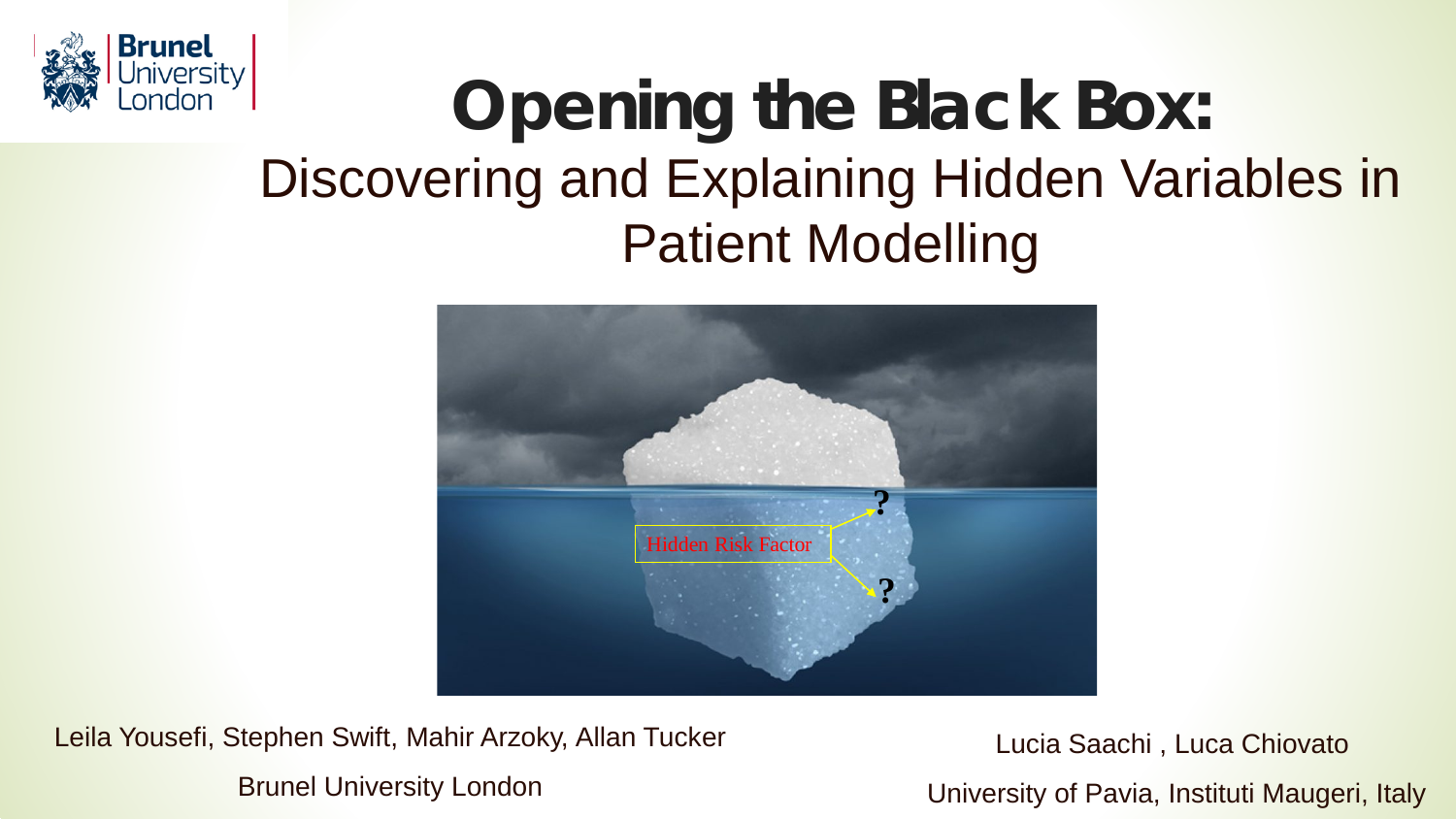- Type 2 Diabetes Mellitus (T2DM)
- Patients aged 25 to 65 years.
- 2009 and 2013.
- IRCCS Istituti Clinici Scientifici Maugeri of Pavia, Italy.
- MOSAIC project funded by the European Commission.
	- T2DM risk factors:
	- $Physizial$  examination
	- Laboratory data

# Problem

### **Diabetes is a lifelong condition** The Data at Maugeri, Pa associated with serious complications



- Predicting comorbidities at the earliest from time-series data is challenging.
- Each patient has a dynamic and unique profile.
- Comorbidities interact.
- Many unmeasured effects.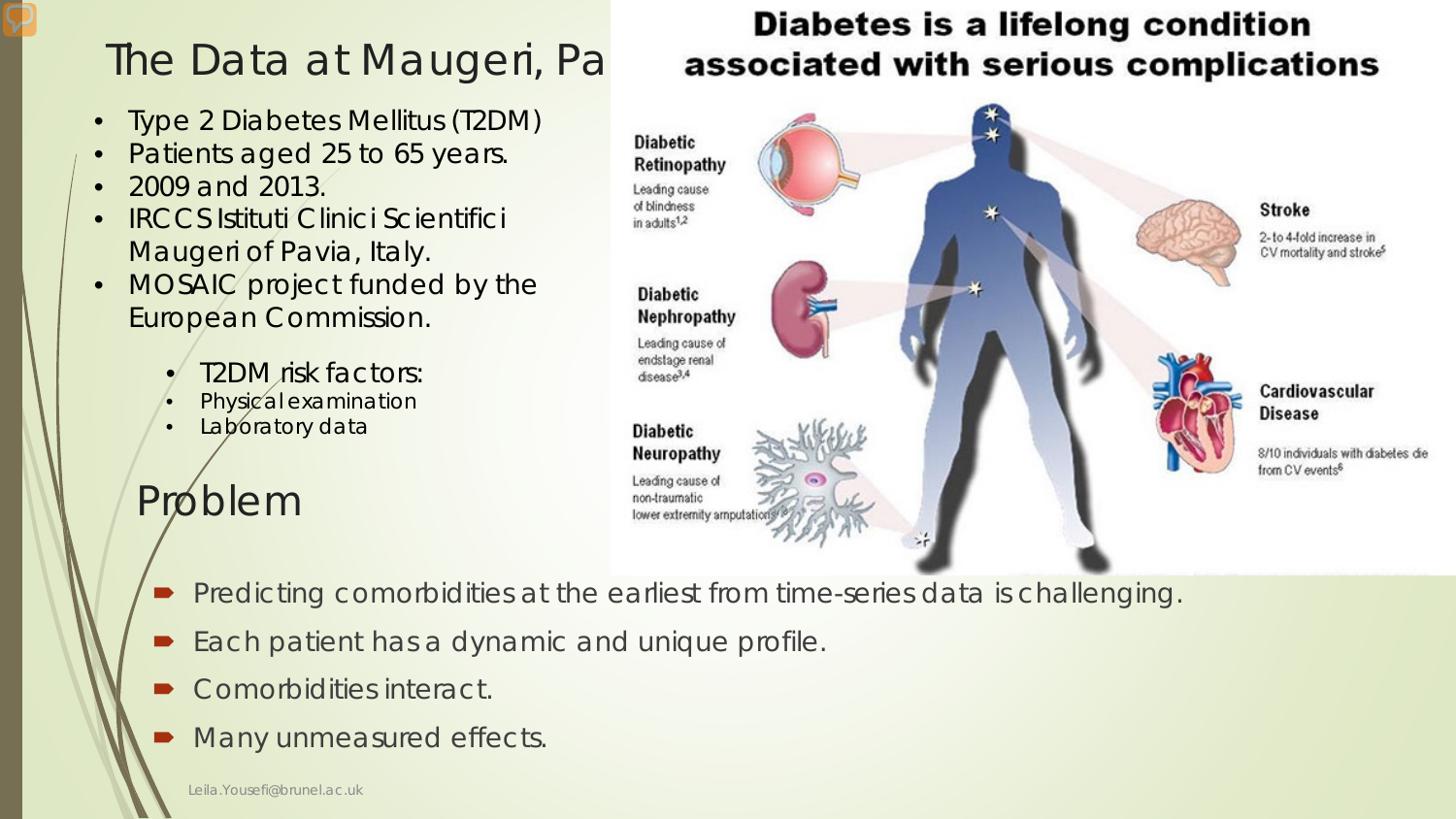### Solution

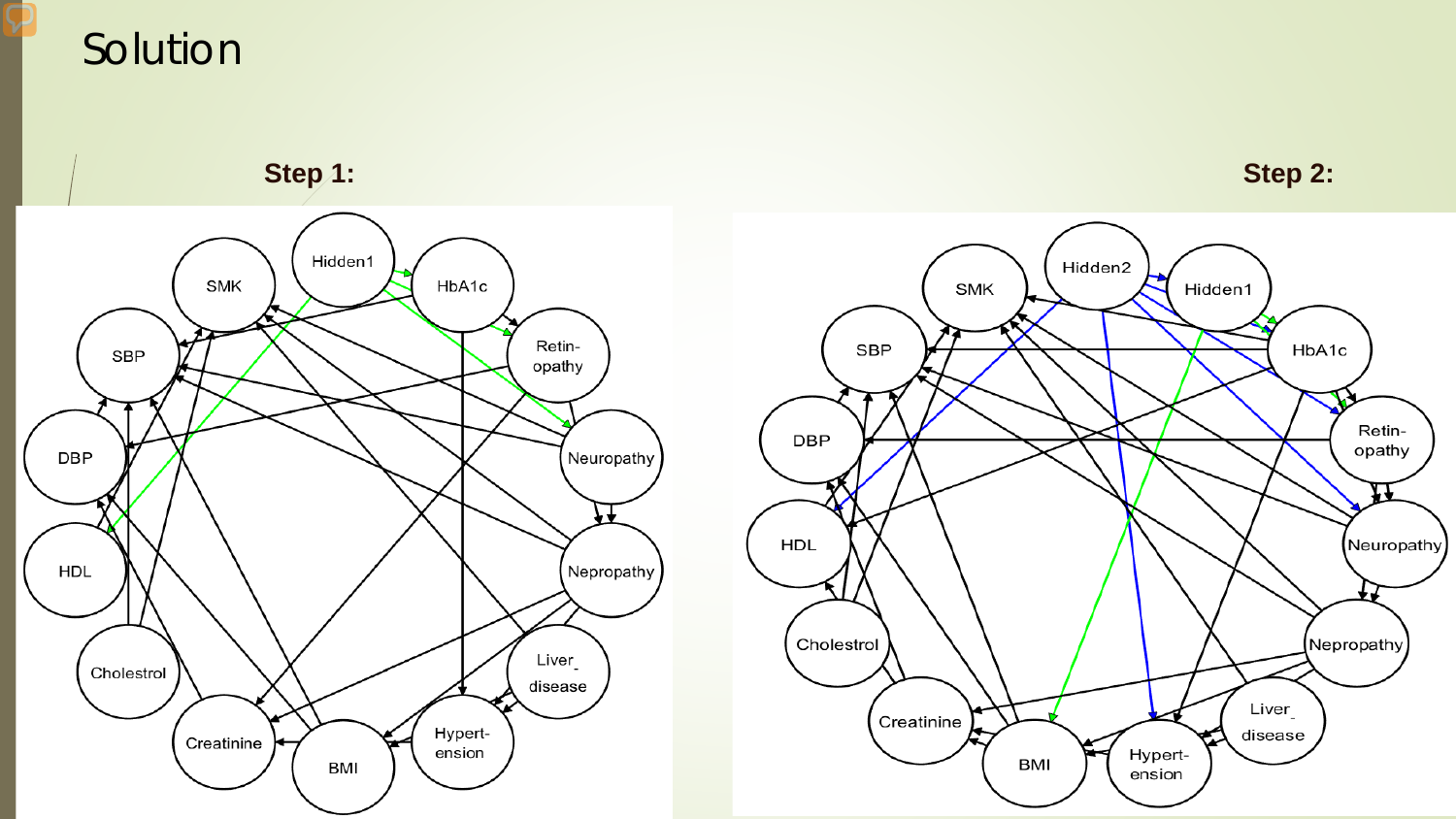## Hierarchical Clustering and discovering Phenotypes

| C1                   | Temporal Phenotype<br>For Hidden variable<br>pattem 1  | C <sub>2</sub>       | Temporal Phenotype<br>For Hidden variable<br>pattern 2 |
|----------------------|--------------------------------------------------------|----------------------|--------------------------------------------------------|
| Cluster1             |                                                        | Cluster1             |                                                        |
| Cluster2             |                                                        | Cluster <sub>2</sub> |                                                        |
| Cluster3             |                                                        | Cluster3             |                                                        |
| Cluster4             |                                                        | Cluster4             |                                                        |
| Cluster5             |                                                        | Cluster <sup>5</sup> |                                                        |
| C <sub>3</sub>       | Temporal Phenotype<br>For Hidden variable<br>pattern 3 | C4                   | Temporal Phenotype<br>For Hidden variable<br>pattern 4 |
| Cluster1             |                                                        | Cluster1             |                                                        |
| Cluster <sub>2</sub> |                                                        | Cluster2             |                                                        |
| Cluster3             |                                                        | Cluster3             |                                                        |
| Cluster4             |                                                        | Cluster4             |                                                        |
| Cluster5             |                                                        | Cluster <sup>5</sup> |                                                        |

Using the Medoid hidden variable cluster profile for "deep temporal phenotype".



Dendogram of Hierarchical clustering (complete) and Temporal phenotypes (The First Hidden Clusters "Profiles")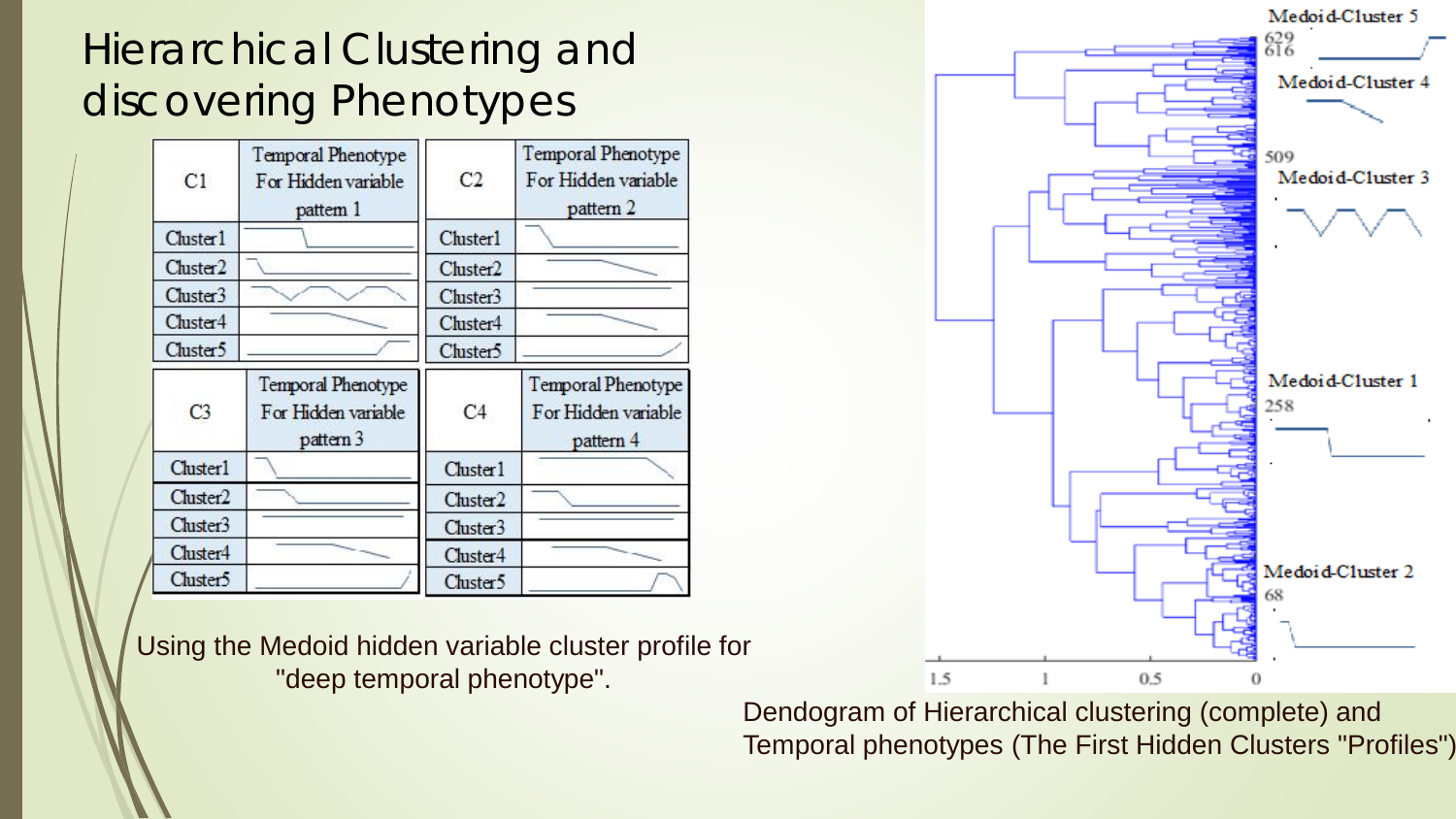**Results** 

Accuracy and Errors Bar for Five Steps of Adding Hidden variables in predicting retinopathy.



Mean values of T2DM risk factors and complications clusters based on the Fourth Hidden variable (C4).

Cluster1  $3.5$ Standardized values of ð Cluster2 values factors. T2DM risk factors Cluster3 Cluster4 Standardized **T2DM-risk** Cluster5 Nep. info. HP agency